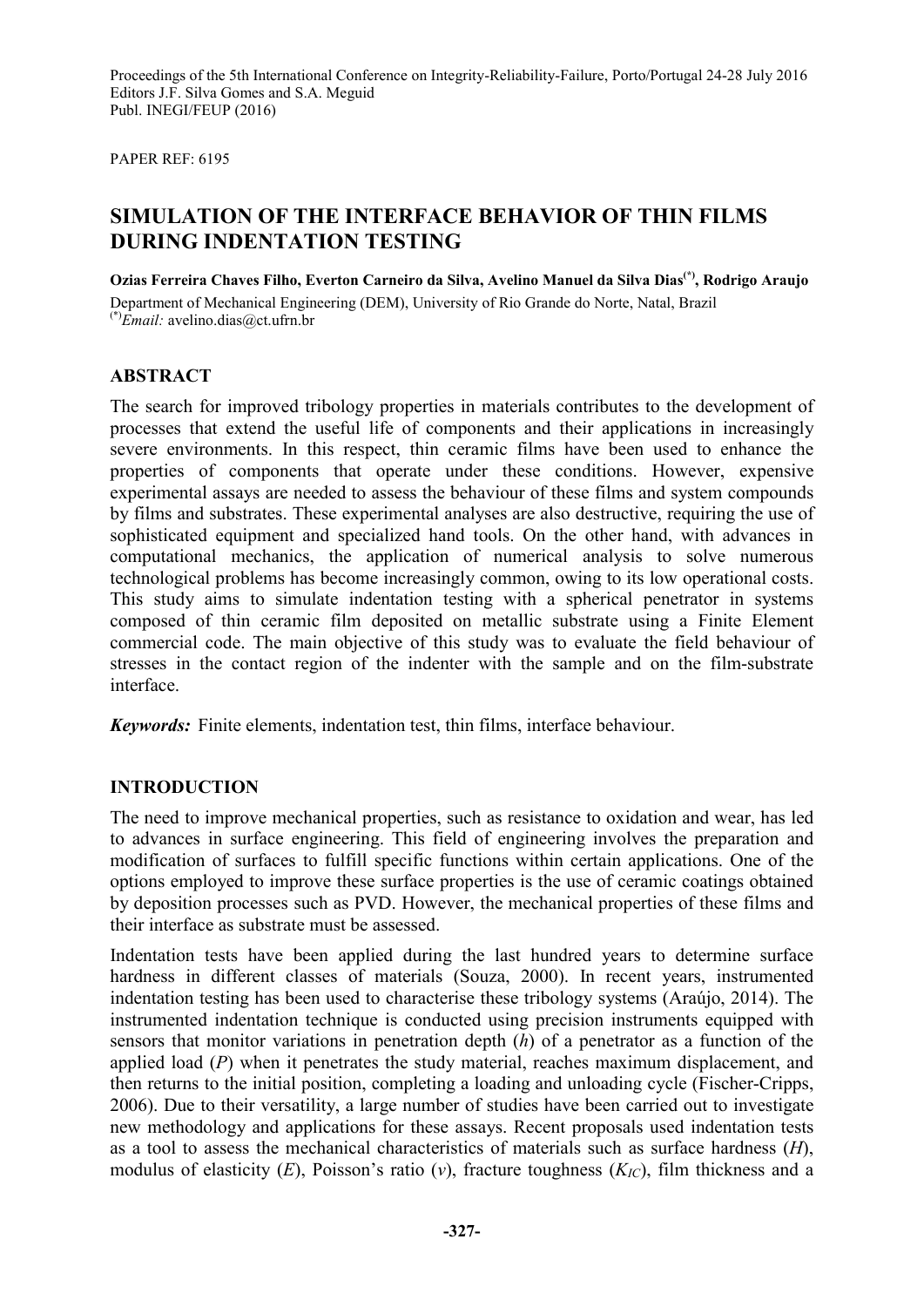stress curve as a function of elastic/plastic strain behaviour (Sun, 1995; Begley, 1999; Zeng, 2001; Lee, 2005; Dias, 2010; Pulécio, 2010; Mousse, 2012). However, implementation of this experimental methodology to assess mechanical properties and the results obtained still raise doubts in the scientific community. According to the literature, these problems are more serious when assessing the mechanical behaviour of thin films deposited on soft substrates (Fischer-Cripps, 2006; Dias 2010).

Due to these limitations in analysing indentation tests, the use of a numerical technique capable of evaluating stresses and strains during the indentation cycle may contribute to a better interpretation of this test. Recently, this numerical methodology has been studied using the Finite Element Method (FEM) to assess the behaviour of different materials in indentation testing (Lichinchi, 1998; Souza, 2001; Bressan, 2005; Dias, 2006; Mousse, 2012; Fukumasu, 2015, Libório, 2016).

The FEM has proved to be a reliable numerical technique for analysing stresses and strains and simulating different engineering problems. This method has widely been used to simulate and resolve numerous nonlinear problems related to structural instability and dynamic, electromagnetic, and mechanical conformation systems. However, the use of this numerical technique to assess the indentation test in thin surface coatings has also posed problems due to computational limitations, difficulty in implementing damage criteria and, chiefly, in characterizing these coatings (Huang, 2005; Dias, 2010; Fukumasu, 2015).

The simulation proposed in this study will use finite element models to reproduce the indentation test with a spherical indenter, as illustrated in Fig. 1. The system under study was composed of a metallic substrate coated with different thicknesses of ceramic film. A simulation was also used to assess the mechanical behavior of the interface in these systems that combine high-hardness coatings with a middle-hardness substrate. This interface was modeled by introducing a thin layer of elements with mechanical properties capable of simulations ranging from perfect adhesion to possible delaminating of the film.



Fig. 1 - Spherical model of indentation testing and the impression itself (Dias, 2010)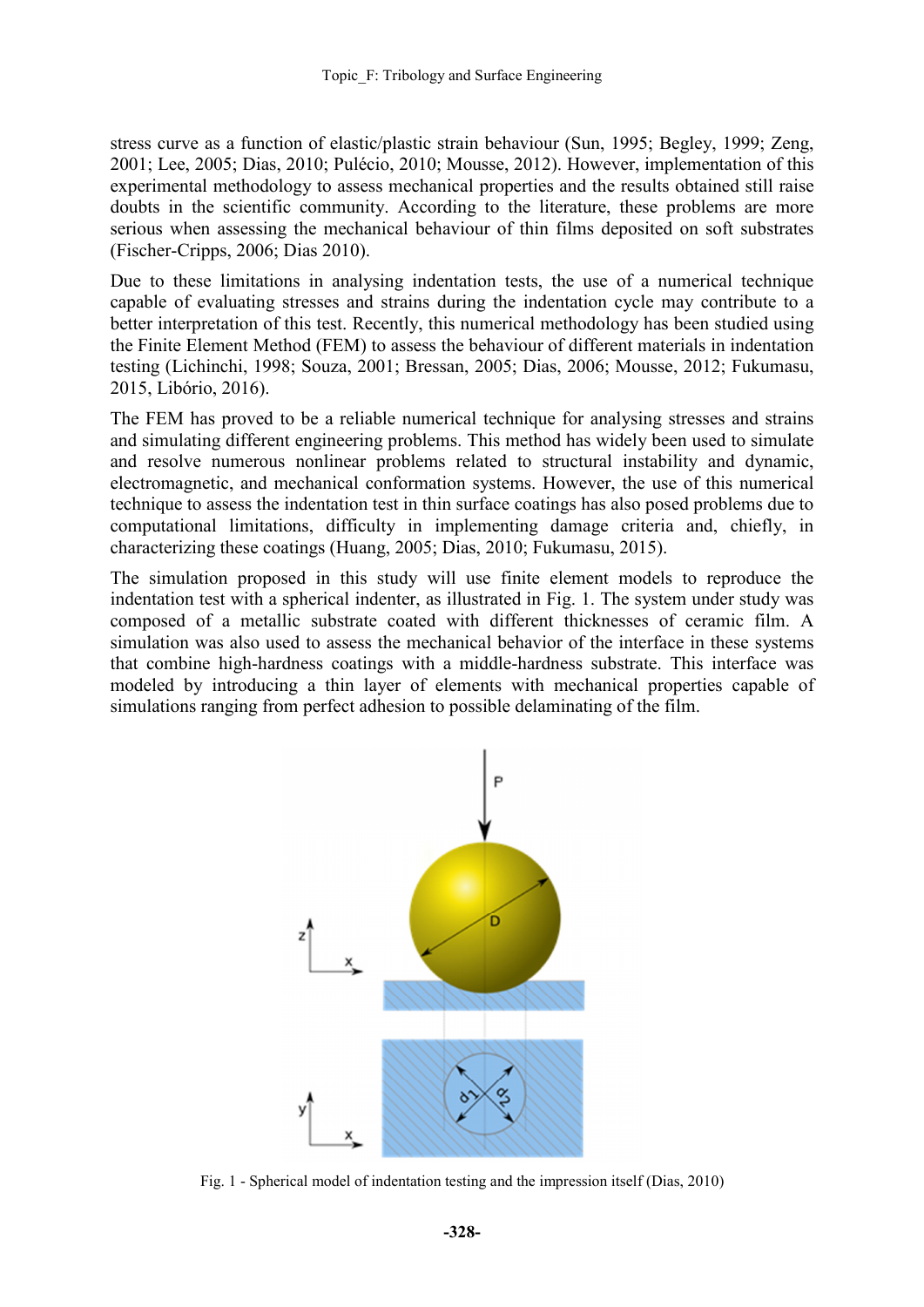#### **METHODOLOGY**

The numerical simulation performed in the present study used the finite element commercial code to model the indentation test with a spherical penetrator in a thin ceramic film deposited on a metallic substrate (MARC™, 2015). Due to the symmetry of the problem, axis symmetric elements were used in the numerical model, significantly decreasing computational efforts (Araújo, 2014). The studied system was composed of an AISI 4140 alloy steel substrate coated with a chromium aluminium nitride (CrAlN) film with four different thicknesses  $(1.67 \text{ µm}, 3.00 \text{ µm}, 6.00 \text{ µm}$  and  $9.00 \text{ µm}$ ). The studied materials, of both the film and the substrate, were considered isotropic and homogeneous. The elasticplastic behaviour of these materials was illustrated by means of a curve depicting the linear elastic regime and plastic yield (Equation 1), primarily as described by Hosford and Caddell (1993) In this expression,  $\sigma$ ,  $\sigma$ <sub>*o*</sub>,  $\varepsilon$ , *E* are effective stress, yield limit, effective strain and Young's Modulus, respectively. *K* and *n* are constants that describe the strain hardening characteristics of the material, *n* known as the strain-hardening coefficient (Hosford, 1993).

$$
\sigma = \max[(K\varepsilon^n), \sigma_o] \tag{1}
$$

Table 1 shows the mechanical properties of the film and the substrate adopted in the present study. The experimental values of yield strength  $(\sigma_o)$  and Poisson's ratio (*v*), as well as Equation (1) data, were obtained from the literature (Dias, 2010; Matweb, 2015).

| Material                    | E(GPa) |      | $\sigma$ <sub>o</sub> (MPa)   K (MPa) |        | $\overline{N}$ |
|-----------------------------|--------|------|---------------------------------------|--------|----------------|
| Substrate (AISI 4140 steel) | 238    | 0.29 | 565                                   | 2,230  | 0.228          |
| Film ( <i>CrAlN</i> )       | 350    | 0.22 | 3,790                                 | 10,615 | 0.229          |

Table 1 - Mechanical properties adopted for the film and substrate (Dias, 2010; Matweb, 2015)

The indentation cycle (loading and unloading phases) was simulated using the prescribed displacement of the penetrator, allowing better numerical control at the outset and during simulation of the test (Dias, 2006; Libório, 2016). The incremental analysis of the problem used one hundred increments for both the loading and the unloading phases. The numerical model used four-node isoparametric axis-symmetric elements. In order to obtain better distribution of the field of stresses and strains in the contact region of the indenter and at the interface with the substrate, a more refined grid was utilized in these regions, Fig. 2. The decrease in element size increases the rising computational costs, but reduces instability in the numerical result of the loading curve as a function of displacement in these simulations (Araújo, 2014).

In an attempt to simulate interface behaviour during the simulations, a layer with the lowest thickness possible was introduced between the film and substrate (Fig. 2). This layer was modelled with a thickness of 0.0834  $\mu$ m using one ply of elements or with a thickness of 0.167 µm using two plies. The perfectly plastic mechanical behaviour was used in order to allow slip between the film and substrate. The yield strength  $(\sigma_o)$  adopted for this layer is the same as the substrate, that is, 565 MPa. To assess its behaviour, its modulus of elasticity (*E*) was varied between 238 GPa and 1.0 GPa. The former value is equal to the modulus of elasticity of the substrate, representing perfect adhesion. The latter value represented weak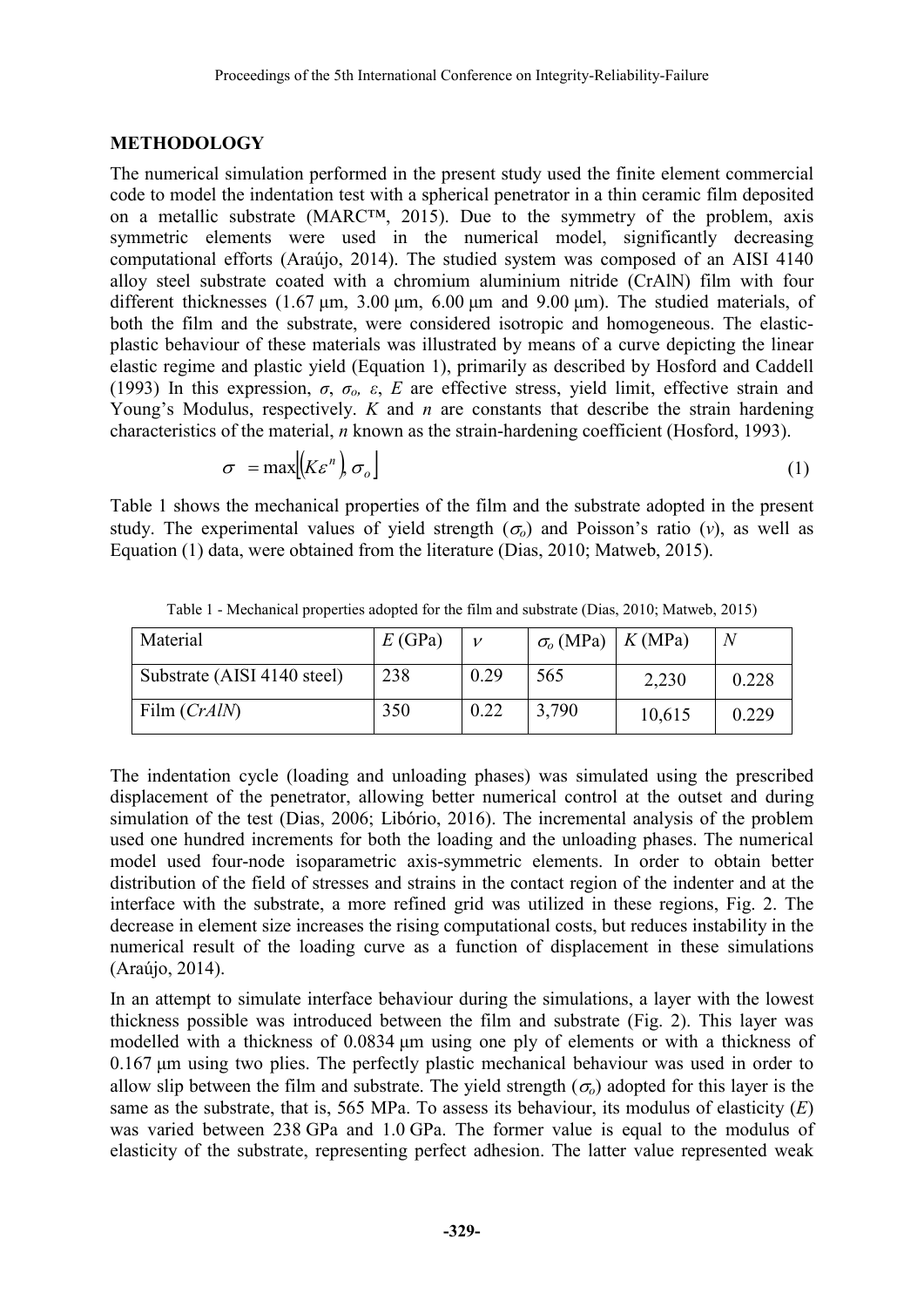adhesion of the film to the substrate. The characteristics of the meshes used in the different numerical models are listed in Table 2.

Indenter penetration depths of 10%, 20%, and 50% of film thickness were adopted. According to the literature, a penetration depth of up to 10% of film thickness is used when studying film without the influence of the substrate (Lichinchi, 1998; Huang 2005). Other authors recommend that this thickness be up to 20% when the substrate exhibits high mechanical strength (Dias, 2010). To assess the behaviour between the film and substrate system, the present study adopted a depth of half the film thickness. A friction coefficient between the indenter and surface of the film was not considered, because this friction has no significant influence on indentation load (Araújo, 2014). Also, the pile-up and sinking-in surface displacements, which could occur during the indentation testing, were not taken into account in the present analysis (Dias, 2010; Araújo, 2014).



Fig. 2 - Numerical mesh at the contact region of spherical indentation testing in a system with film, interface and substrate

Table 2 - Characteristics of the meshes of numerical models simulated with a system composed of a film, interface and substrate.

| System           | Substrate | Interface<br>(one ply) | Interface<br>(two plies) | Thin Film   | Film's<br>thickness |
|------------------|-----------|------------------------|--------------------------|-------------|---------------------|
| Film CrAlN       |           |                        |                          | 525 elem.   | 1.67                |
| Substrate        | 8,550     | 105                    | 210                      | 945 elem.   | 3.00                |
| <b>AISI 4140</b> | elements  | elements               | elements                 | 1,890 elem. | 6.00                |
| alloy steel      |           |                        |                          | 2,835 elem. | 9.00                |

#### **RESULTS AND DISCUSSIONS**

Figure 3 illustrates the behaviour of the load curve as a function of indenter displacement  $(Pxh)$  in the simulation of a test conducted in a sample of 3.00  $\mu$ m thick film, considering an indentation depth of  $50\%$ , that is,  $1.50 \mu m$ . In this simulation, the interface layer was modelled with a modulus of elasticity of 200 GPa and the interface layer had one ply of elements and a thickness of 0.0834 µm. This curve shows that the results demonstrate a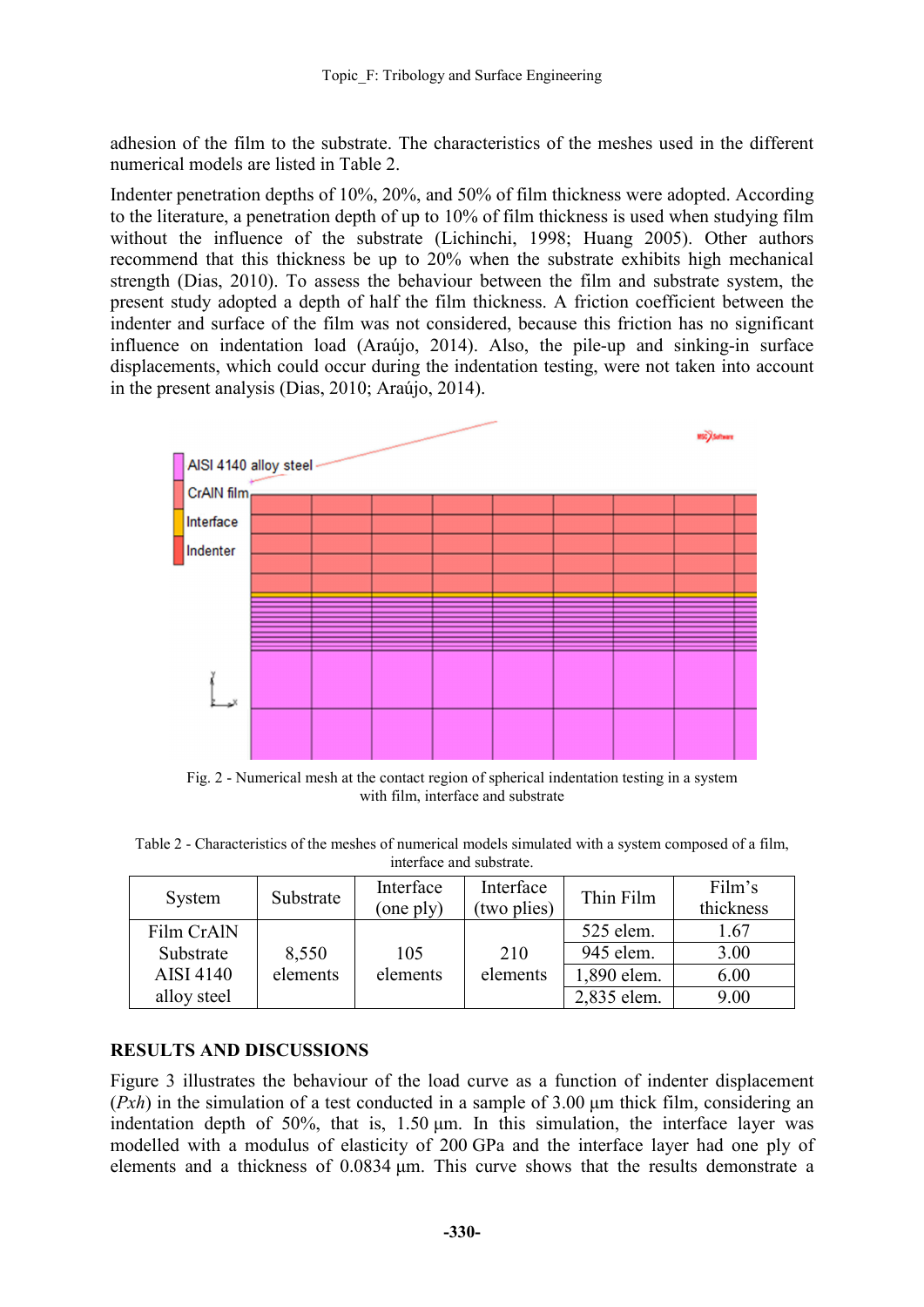qualitative representation of experimental testing behaviour compared to other literature studies (Araújo, 2014).



Fig. 3 - Load curve as a function of indenter displacement in the system with 3.0  $\mu$ m-thick film.

At the beginning of these simulations, the indenter was positioned at a distance of  $0.50 \mu m$ (gap) above the sample. Thus, the total displacement of the indenter in the simulation of the system showed in Fig. 3 was of  $2.00 \mu m$ , i.e., the total depth of penetration was  $50\%$  of the film thickness (1.50 µm). The behavior exhibited by the *Pxh* curve of Fig. 3 showed a similar response to a matching curve, found in the literature, obtained experimentally in instrumented indentation tests with spherical indenters (Zeng, 2001; Martínez, 2003; Huang, 2005).

Then, all models whose interface was considered as one ply of elements between the film and the substrate were simulated. Finally, the models whose interface elements have two plies and a thickness of 0.167 micrometers were also simulated (Table 2). All *Pxh* curves of these simulations showed a similar qualitative behavior, as illustrated in Figure 3.

Table 3 illustrates numerical results of the maximum indentation load in function of Young´s modulus in the interface for a model with a 3.00 µm thick film and a penetration depth of 50% of this thickness. It was considered to be optimal adhesion between film and substrate when the interface modulus was equal with the substrate, i.e., 238 GPa. The value of Young's modulus was reduced gradually, where indentation testing with low adherence between the film and the substrate was simulated. The numerical results for indentation load show little change in its value in the function of the variation of the interface modulus and the number of plies of the interface. However, for low values of the modulus of elasticity, for example, less than 10.0 GPa, there is a significant reduction of indenter load, in both of the different models used to represent the interface.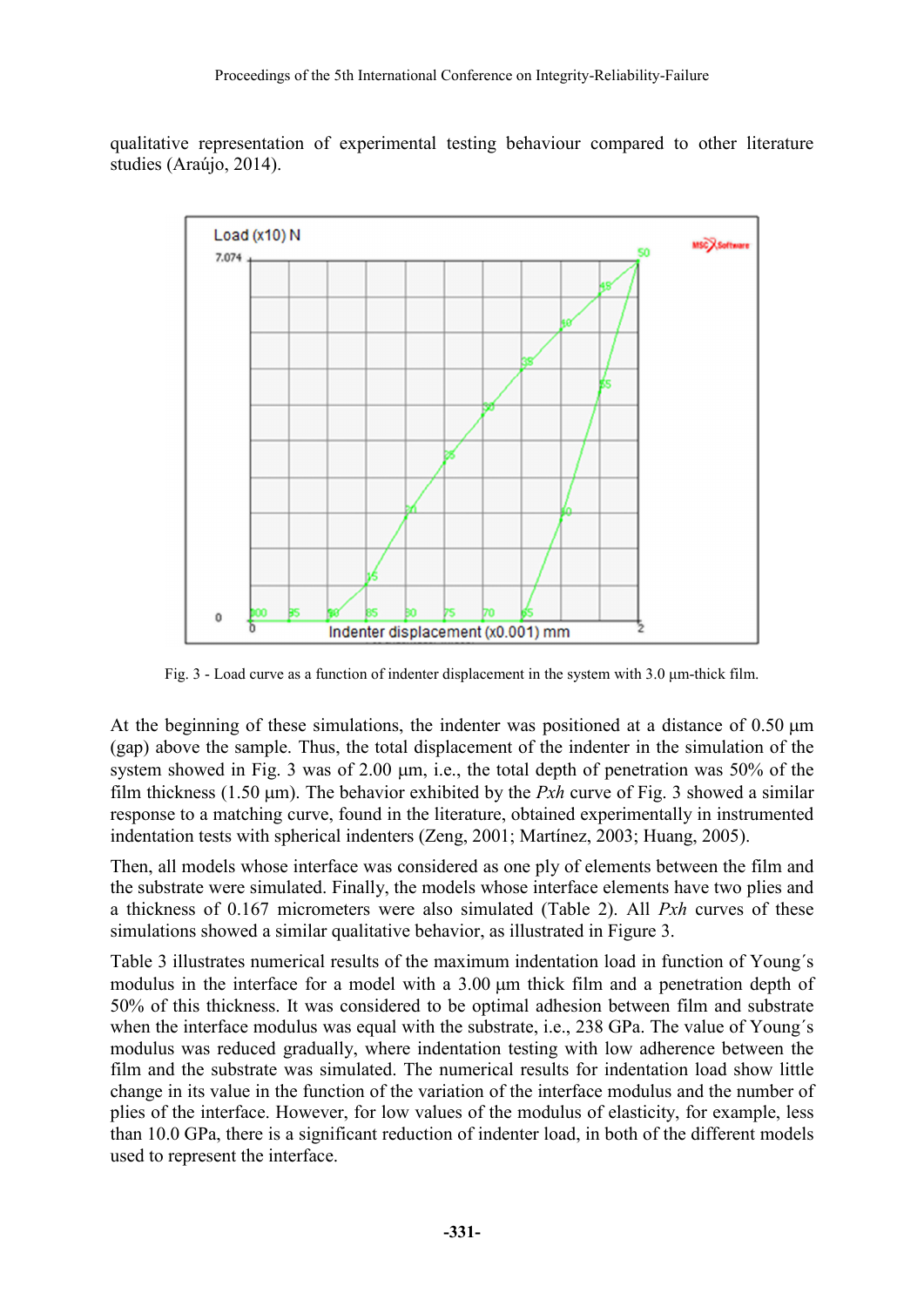The reduction in indentation load value shown in Fig. 4 illustrates the possibility of simulation of delamination of the film during the indentation testing, when reducing the value of Young´s modulus at interface. Another important result in these analyses was that the decrease in the indentation load was more pronounced when using two plies of elements in the interface.

| Young's modulus at<br>interface $(GPa)$ | Indenter load $(N)$ |                       |  |  |
|-----------------------------------------|---------------------|-----------------------|--|--|
|                                         | One ply of elements | Two plies of elements |  |  |
| 238                                     | 70,75               | 70,72                 |  |  |
| 200                                     | 70,74               | 70,71                 |  |  |
| 100                                     | 70,72               | 70,66                 |  |  |
| 20                                      | 70,54               | 70,31                 |  |  |
| 10                                      | 70,31               | 69,88                 |  |  |
| 7,0                                     | 70,13               | 69,53                 |  |  |
| 5,0                                     | 69,89               | 69,06                 |  |  |
| 4,0                                     | 69,68               | 68,67                 |  |  |
| 3,0                                     | 69,33               | 68,03                 |  |  |
| 2,0                                     | 68,67               | 66,96                 |  |  |
| 1,0                                     | 66,90               | 63,60                 |  |  |

Table 3 - Maximum indentation load as a function of Young's modulus of the interface for a system with a 3.00 um thick film.



Fig. 4 - Behavior of the maximum indentation load as a function of Young's modulus of the interface for the analysed system.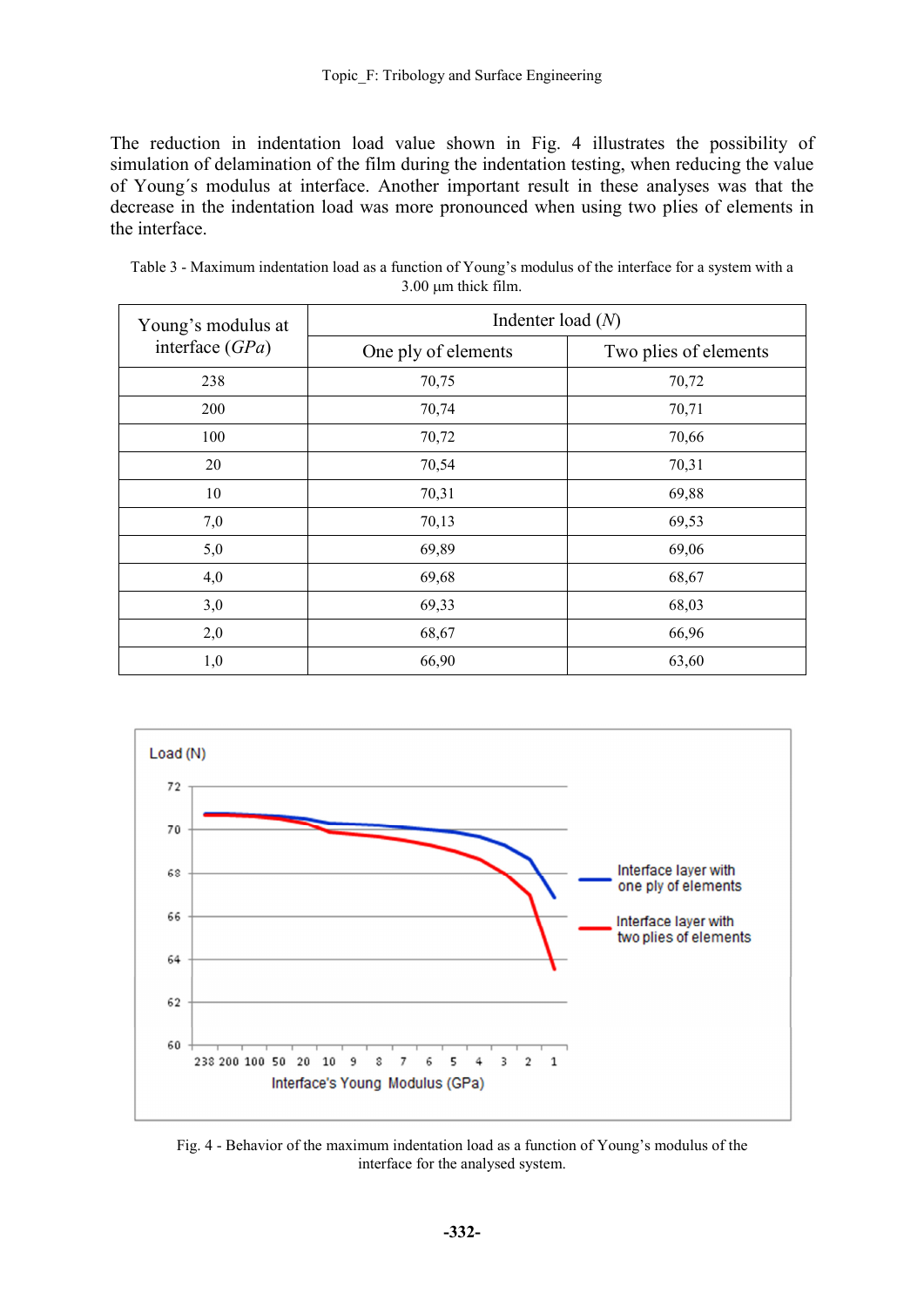At the end of this work, a comparison was made between the relative radial displacement of two neighbouring nodes positioned at the interface and at the same distance from the axis of symmetry. Figure 5a shows the behaviour of the radial displacement of these two nodes (nodes 103 and 8,633) for the model on which the interface was modelled with a layer of 0.0835 µm and with Young's modulus of 200 GPa. Figure 5b shows the same simulation, but with the interface Young´s modulus of 2.0 GPa. It could verify that for the lower Young's Modulus of interface there is a higher relative displacement for the previously mentioned neighbouring nodes. This slip indicates the occurrence of an interface delamination. These results are consistent with the one shown by Araújo and Dias (2014).



Fig. 5 - Graph of radial displacement between nodes 103 and 8,633 during indentation testing for a system with a 3.00 µm thick film and one ply of elements at interface. (a) Interface with Young's modulus of 200 GPa; (b) Interface with Young's modulus of 2.0 GPa.

Figure 6 shows the radial displacement of the behaviour of neighbouring nodes 103 and 8,634, depending on the variation of the elastic modulus of the interface. However, in these simulations, the interface was modelled with two plies of elements with a total thickness of 0.167 mm. The slip of the displacement in Figure 6 was greater when compared with the slip showed in Figure 5. That is, the delaminating process becomes evident in Figure 6 when the lower Young´s modulus at interface is used.



Fig. 6 - Graph of radial displacement between nodes 103 and 8,634 during indentation testing for a system with a 3.00 µm thick film and two plies of elements at interface. (a) Interface with Young's modulus of 200 GPa; (b) Young's modulus of 2.0 GPa.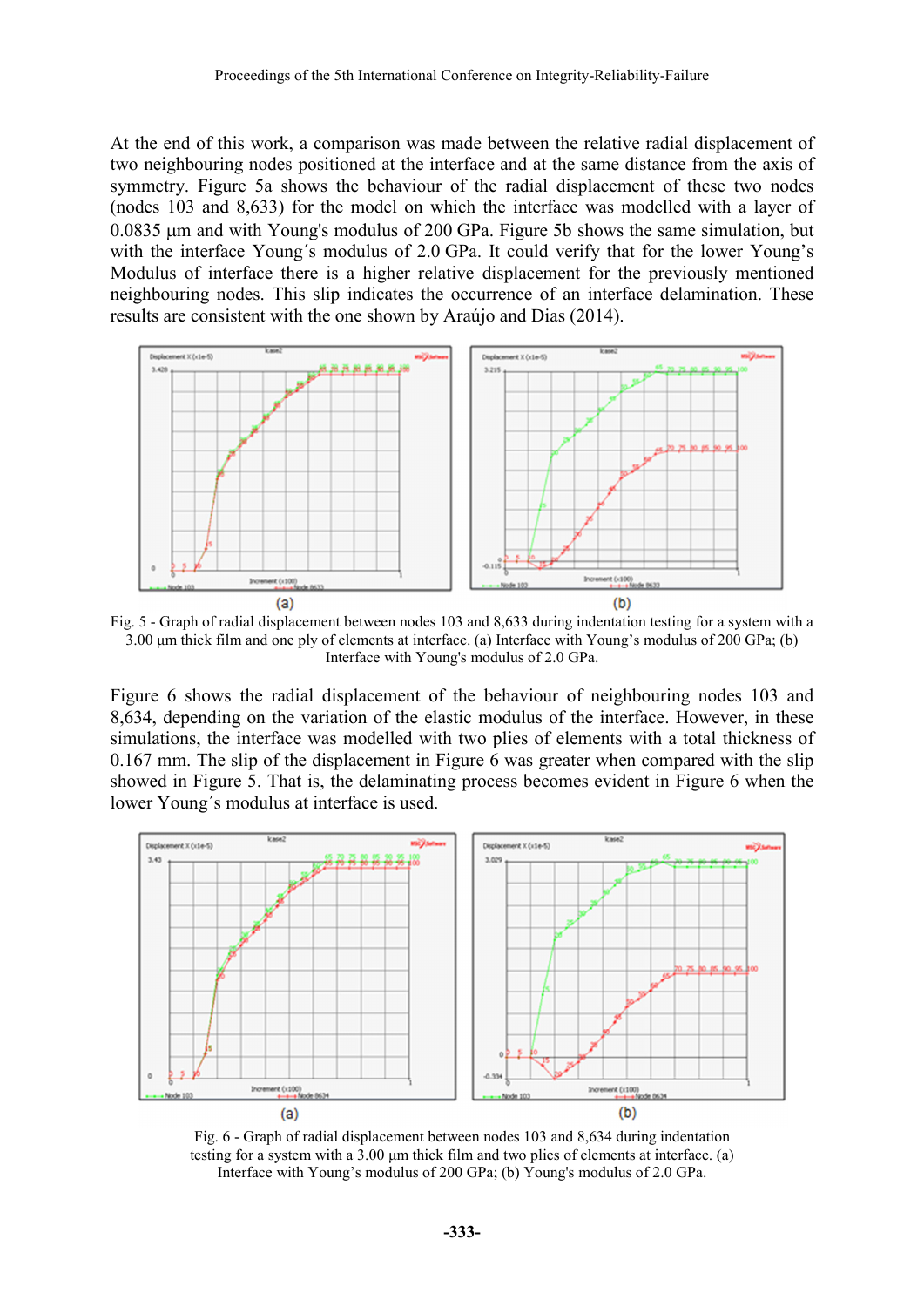In summary, for all simulations models, there was a decrease of the maximum indentation load by reducing the value of Young´s modulus at interface. There was also higher interface slip behaviour due to the decrease of Young´s modulus. On the contrary, for the simulated models with higher values of Young´s for the interface modulus, it was shown that the radial displacement behaviour of the nodes in question is similar in all indentation cycles. This result indicates that the interface model ensured adhesion between the film and the substrate, i.e., no delamination occurred.

Other studies found in the literature showed how to model the interface through decohesive elements (Pulécio, 2010, Fukumasu, 2015). However, to better simulate the behaviour of the interface, these models require knowledge of the fracture toughness of the film or interface (Fukumasu, 2015). These mechanical properties require destructive experimental testing and higher expenditures of time and money. The proposed numerical model has the advantage of avoiding further mechanical property simulations than those described in Table 1.

## **CONCLUSIONS**

Based on the numerical results of the indentation test with spherical indenters using the finite element method, it was concluded that, from the global behavioural viewpoint, the models represented the indentation test in different systems composed of hard film (CrAlN) with different thicknesses deposited in a metallic substrate with high mechanical strength (AISI 4140 steel).

In this study, there was an attempt to represent the behaviour of the interface region during indentation testing by varying the refinement of the mesh, the value of its Young´s modulus and the number of ply elements. The results interestingly showed that the models could represent perfect adhesion between the film with the substrate and the weakest one. By evaluating these results through analysis of the maximum load indentation, it was possible to identify delamination of the interface region for the lowest values of its Young´s modulus.

However, there is still need for a more thorough numerical and experimental analysis in order to introduce a parameter capable of more representative modeling of film-substrate adhesion.

#### **ACKNOWLEDGMENTS**

The authors gratefully acknowledge the financial support by CNPq (Brazilian foundation for the support of research), under grants process 460943/2014-6 MCTI/CNPq/Universal 2014. One of them also thanks for the CAPES (Higher Coordination for Scientific and Educational Training), through process BEX 6569-14.

#### **REFERENCES**

[1]-Araújo R, Dias AMS, Numerical Evaluation of Strength in the Interface During Indentation Spherical Testing in Thin Films, Materials Sciences and Applications, 2014, 5, p. 149-157.

[2]-Begley MR, Evans AG, Hutchinson JW, Spherical Impression of Thin Films on Elasticplastic Substrates, International journal of Solids and structures, 1999, 36, p. 2773-2788.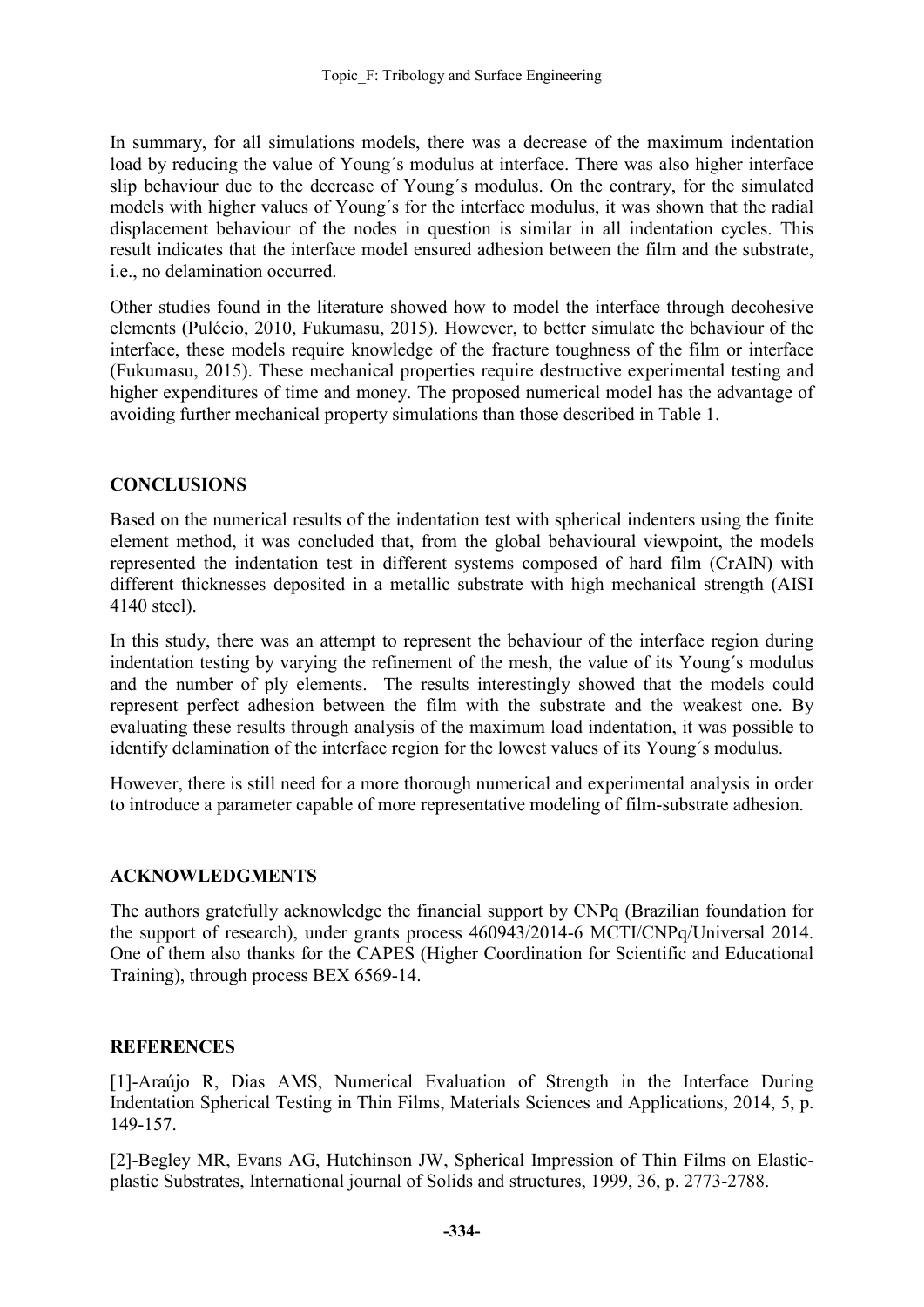[3]-Bressan JD, Tramontin A, Rosa C, Modeling of nanoindentation of bulk and thin film by finite element method, Wear, 2005, 258, 2005, p. 115-122.

[4]-Dias AMS, Modenesi PJ, Godoy GCD, Computer Simulation of Stress Distribution During Vickers Hardness Testing of WC-6Co, Materials Research, 2006, 9 (1), p. 73-76.

[5]-Dias AMS, Godoy GCD, Determination of Stress-Strain Curve through Berkovich Indentation Testing, Materials Science Forum, 2010, 636-637, p. 1186-1193.

[6]-Dias AMS, Sotani PFB, Godoy GCD, Simulação do Ensaio de Indentação em Filmes Finos com o Uso de Modelos de Trinca Difusa, Revista Matéria, 2010, 15 (3), p. 422-430. [*in portuguese*]

[7]-Fischer-Cripps AC, Critical Review of Analysis and Interpretation of Nanoindentation Test Data, Surface & Coatings Technology, 2006, 200, p. 4153-4165.

[8]-Hosford WF, Caddell RM, Metal Forming, Prentice Hall, Inc., New Jersey, 1993.

[9]-Huang X, Pelegri AA, Mechanical characterization of thin film materials with nanoindentation measurements and FE analysis, Journal of Composite Materials, 2005, 40, p. 1393-1407.

[10]-Lee H, Lee JH, Pharr GM, A Numerical Approach to Spherical Indentation Techniques for Material Property Evaluation, Journal of the Mechanics and Physics of Solids, 2005, 53, p. 2073-2069.

[11]-Libório MS, Dias, AMS, Souza, RM, Determination of Film Thickness through Simulation of Vickers Hardness Testing, Materials Research, 2016, *submitted*.

[12]-Lichinchi M, Lenardi C, Haupt J, Vitali R, Simulation of Berkovich nanoindentation experiments on thin films using finite element method, Thin Solid Films, 1998, 333, p. 278- 286.

[13]-Martínez E, Romero J, Lousa A, Esteve J, Nanoindentation stress–strain curves as a method for thin-film complete mechanical characterization: application to nanometric CrN/Cr multilayer coatings, Materials Science and Processing, 2003, 77, p. 419-426.

[14]-Matweb, http://www.matweb.com/search/MaterialGroupSearch.aspx, accessed August 2015.

[15]-Mousse C, Mauvoisin G, Bartier O, Pilvin P, Delattre G, Characterization of Homogenous and Plastically Graded Materials with Spherical Indentation and Inverse Analysis, J. Materials Research, 2012, 27 (1), p. 20-27.

[16]-Msc.MARC™, Volume A: Theory and User Information, Users Manual, 2015.

[17]-Fukumasu NK, Souza RM, Numerical evaluation of cohesive and adhesive failure modes during the indentation of coated systems with compliant substrates, Surface and Coatings Technology, 2015, 260, p.266-271.

[18]-Pulécio SAR, Farias MCM, Souza RM. Finite element and dimensional analysis algorithm for the prediction of mechanical properties of bulk materials and thin films. Surface and Coatings Technology, 2010, 205(5), p. 1386-1392.